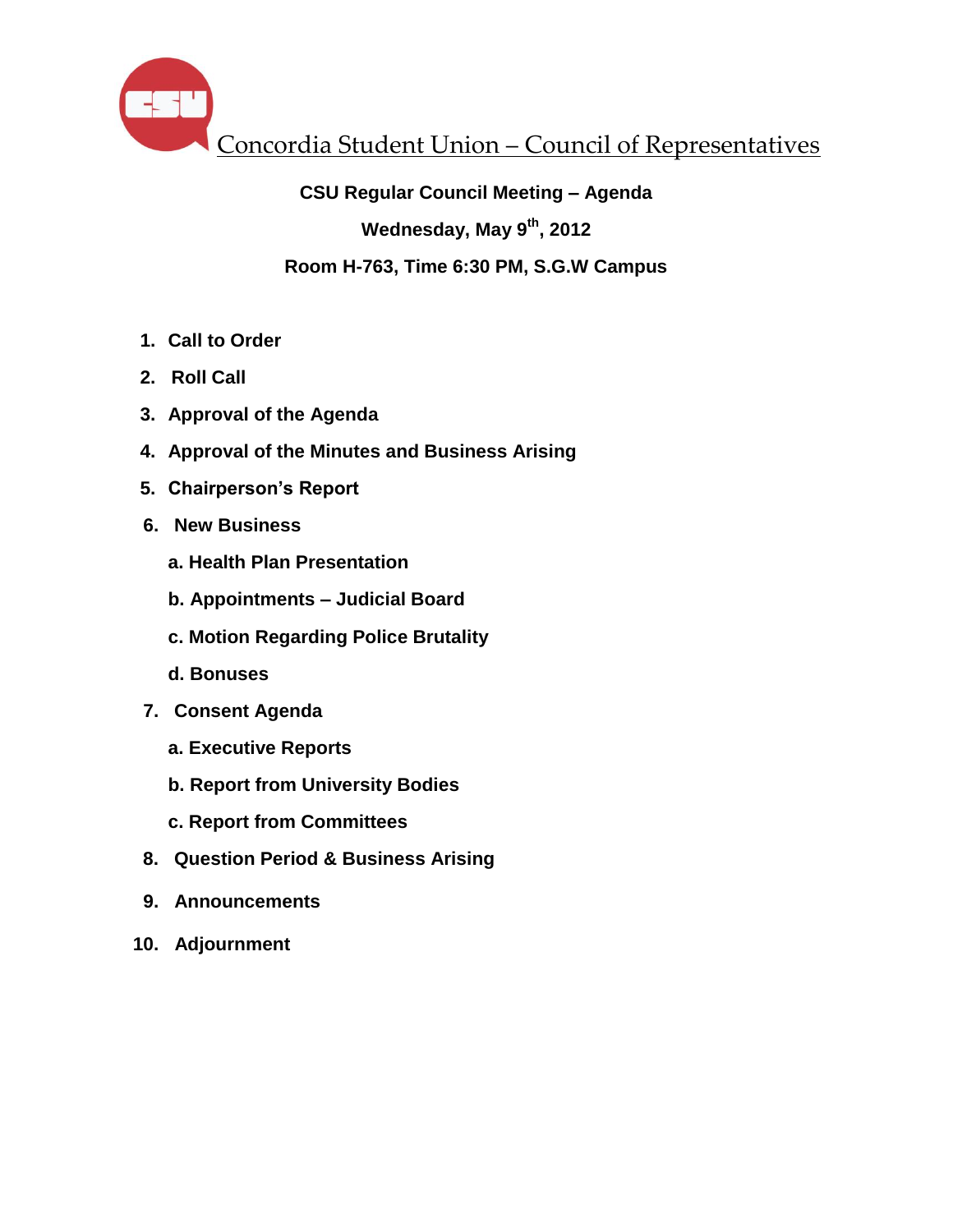

#### **Regular Council Meeting Wednesday May 9th, 2012**

# **1. Call to Order**

The meeting is called to order at 7 pm.

**2. Roll Call**

Executives:

Lex Gill

Gonzalo Nieto

Chad Walcott

Laura Glover

Melissa Fuller

Jordan Lindsay

Hasan Cheikzan

Councillors:

Renee Tousignant

Simon-Pierre Lauzon

Ali Moenck

April Underwood

Iain-Meyer Macaulay

Cameron Monagle

Sabrina D'Ambra

Kyle Mcloughlin

Irmak Bahar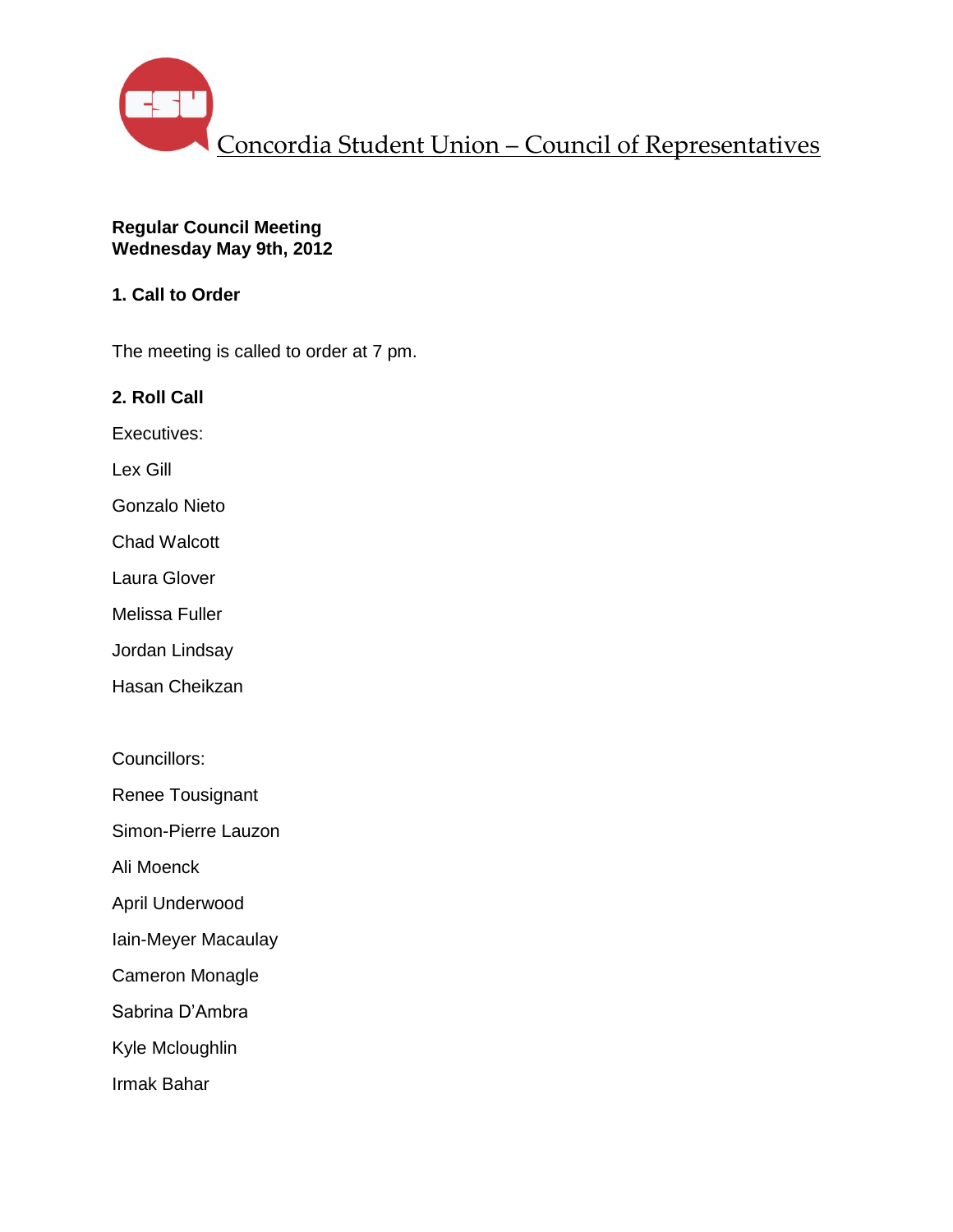

Fares Jandali Rifai Melanie Hotchkiss Nadine Atallah

# **3. Approval of the Agenda**

Lex Gill: Have point b and c of 5 taken off. Point 8 becomes 9. Add police brutality, move move health plan to top.

# **4. Approval of the Minutes and Business Arising**

**Secretary:** Computer problems, having trouble accessing them.

**Irmak Bahar:** How can we approve them since this is the last meeting?

**Lex Gill:** There will be another meeting.

# **5. Chairperson's Report**

**Chairperson:** There are 2 councillors who no longer have voting rights. Tally resigned and Omar has missed too many meetings.

Under jobs, the CSU chairperson job is open. He has decided not to renew his term as chair. It may be difficult to find a qualified chairperson by June 1st, so he will make himself available until one is hired.

### **6. New Business**

#### **a) Health Plan Lex Gill:** We should renew the health plan with ASEQ.

ASEQ gives their presentation.

**Sabrina D'Ambra:** Thanks them for coming. Will the pool of practitioners change with the new insurer?

Lex Gill: Expected cost versus what it actually cost. Healthy process to undergo, otherwise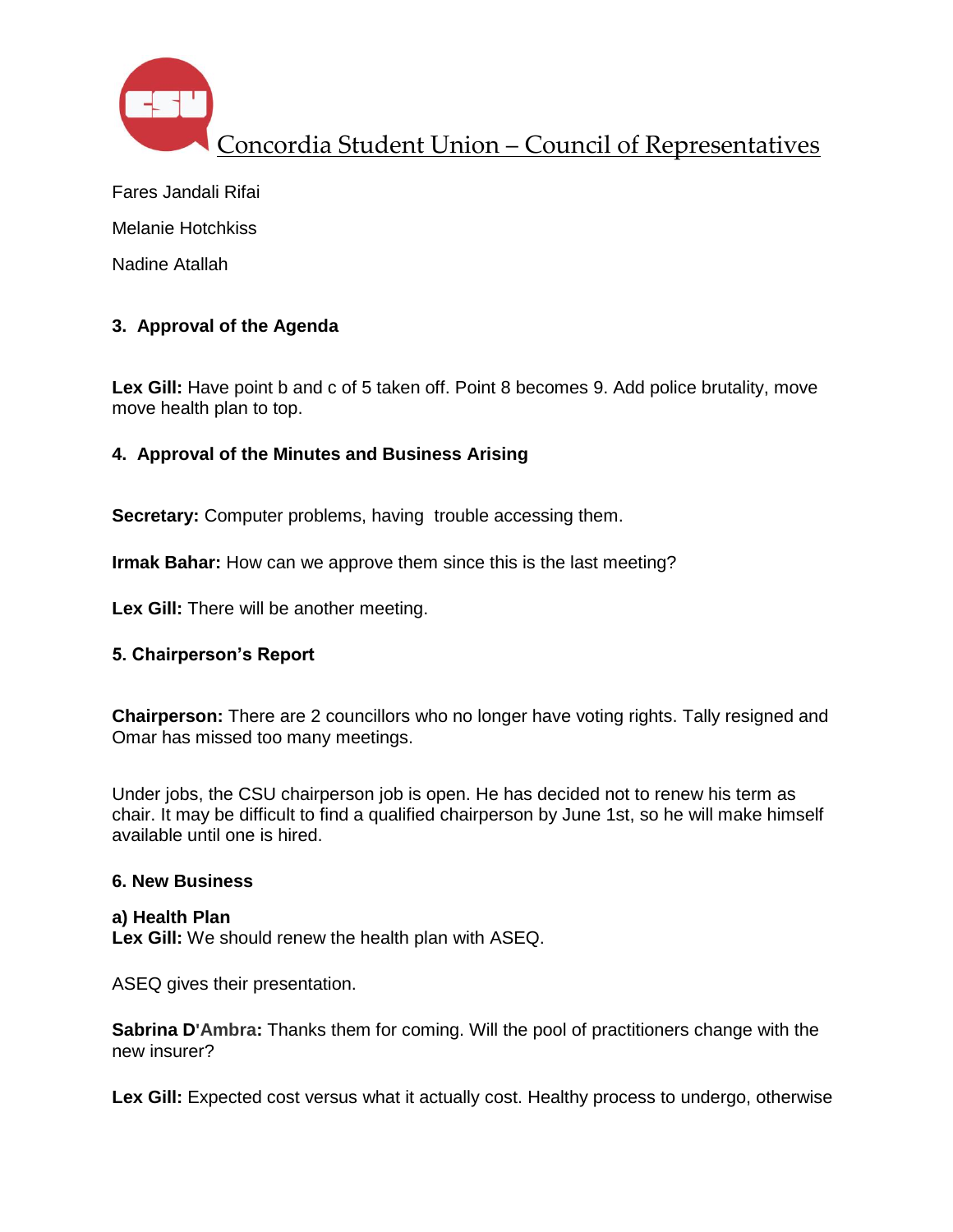

would have exceeded the amount.

**Nadine Atallah:** The coverage is exactly the same as with the previous insurer?

**ASEQ:** Yes.

**Nadine Atallah:** The extra money that was saved, is it being reimbursed to students?

Lex Gill: A long time ago there was interest in making a reserve fund but it was never executed, student accounts can accredit it for everyone.

**Nadine Atallah:** Moves to recess for 5 minutes. **Sabrina D'Ambra:** Seconds.

**VOTE:** unanimous.

Meeting is reconvened at 7:45 pm.

**Lex Gill:** BIRT the CSU Council ratify the executive recommendation to change insurers from Sun Life to Desjardins.

BIFRT the CSU Council agree to extend the current agreement with ASEQ as the agent/broker of the CSU Health and Dental Plan for three additional years beyond the current expiry date of that agreement. **Sabrina D'Ambra:** Seconds.

**Lex Gill:** DesJardins has made competitive bids for student associations. Our agreement with ASEQ expires in 2014, but we want to extend our relationship with them because it will expire around the same time when it would be re-negotiating with DesJardins, putting every party in a difficult situation. They've offered a buffer period so that students can make claims with the old company.

**VOTE:** unanimous.

#### **b) Appointments – Judicial Board**

**Melissa Fuller:** 3 applicants who are here, suggests going into closed session to review CV's.

**Simon-Pierre Lauzon:** Moves to give the incoming executive an invitation to remain in closed session.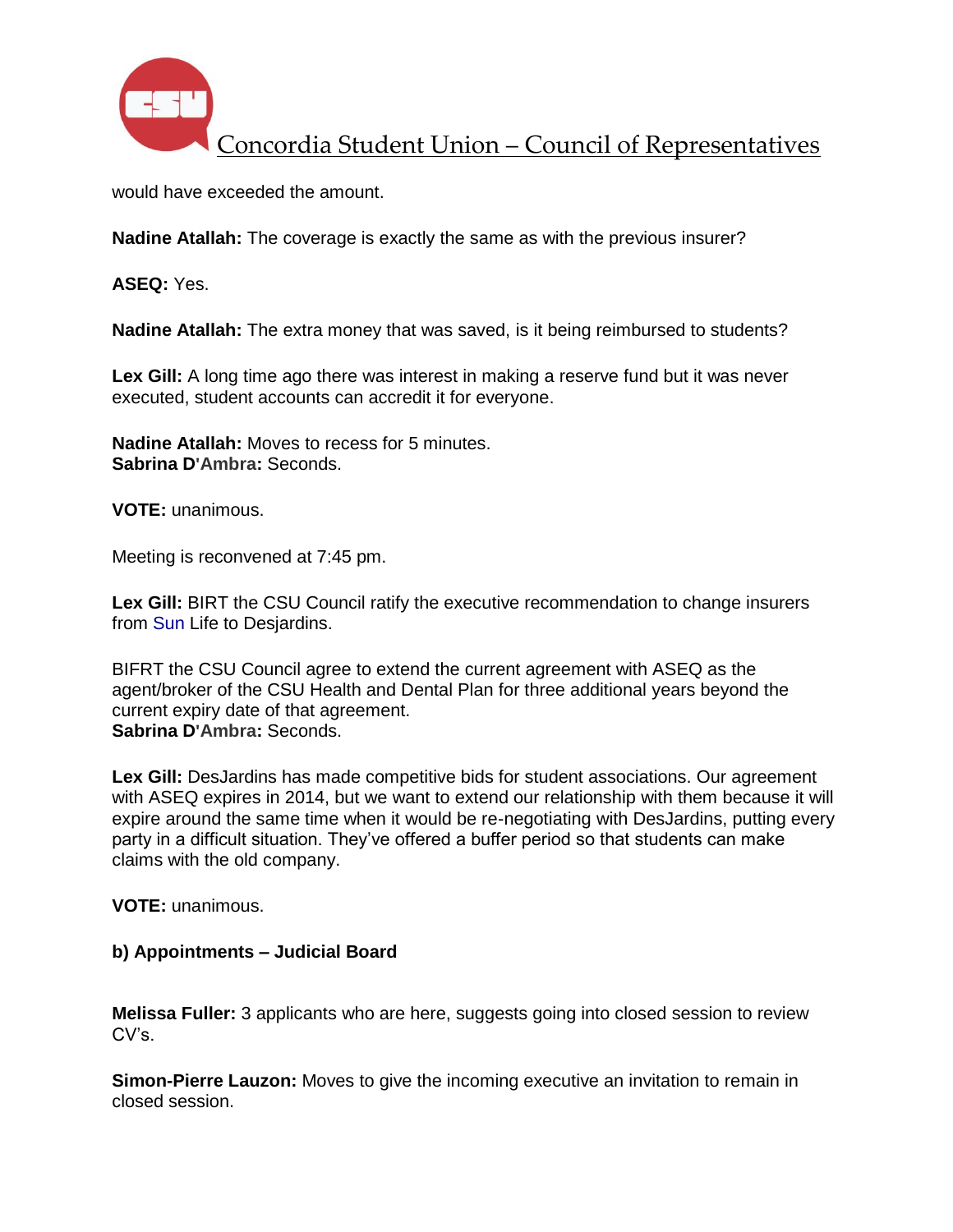

Consensus that they should be allowed in.

**Nadine Atallah:** Moves to go into closed session. **April Underwood:** Seconds.

**VOTE:** Unanimous.

Open session is resumed at 8:27 pm. Interview process for JB candidates.

**Chris:** Economics student and now JMSB. Interested in legal procedure. Genuinely interested in this position.

**Chad Walcott:** Are you famililar with the CSU's bylaws/standing regs as well as the JB's?

**April Underwood:** Do you currently know anyone on the CSU?

**Chris:** Knows Chad.

**Cameron Monagle:** Are you involved with the CFS?

**Chris:** No.

**Nadine Atallah:** Do you know anyone from the incoming CSU?

**Chris:** No one he's really close with.

**Simon-Pierre Lauzon:** What interests you about legal procedure?

**Chris:** The business aspects of the law.

**April Underwood:** Elaborate on relevant experience?

**Chris:** Spends a lot of time in a court setting. Similar to small claims.

**Renee Tousignant:** Example of needing to be objective.

**Chris:** Worked at a daycamp, needs to deal with kids getting into fights.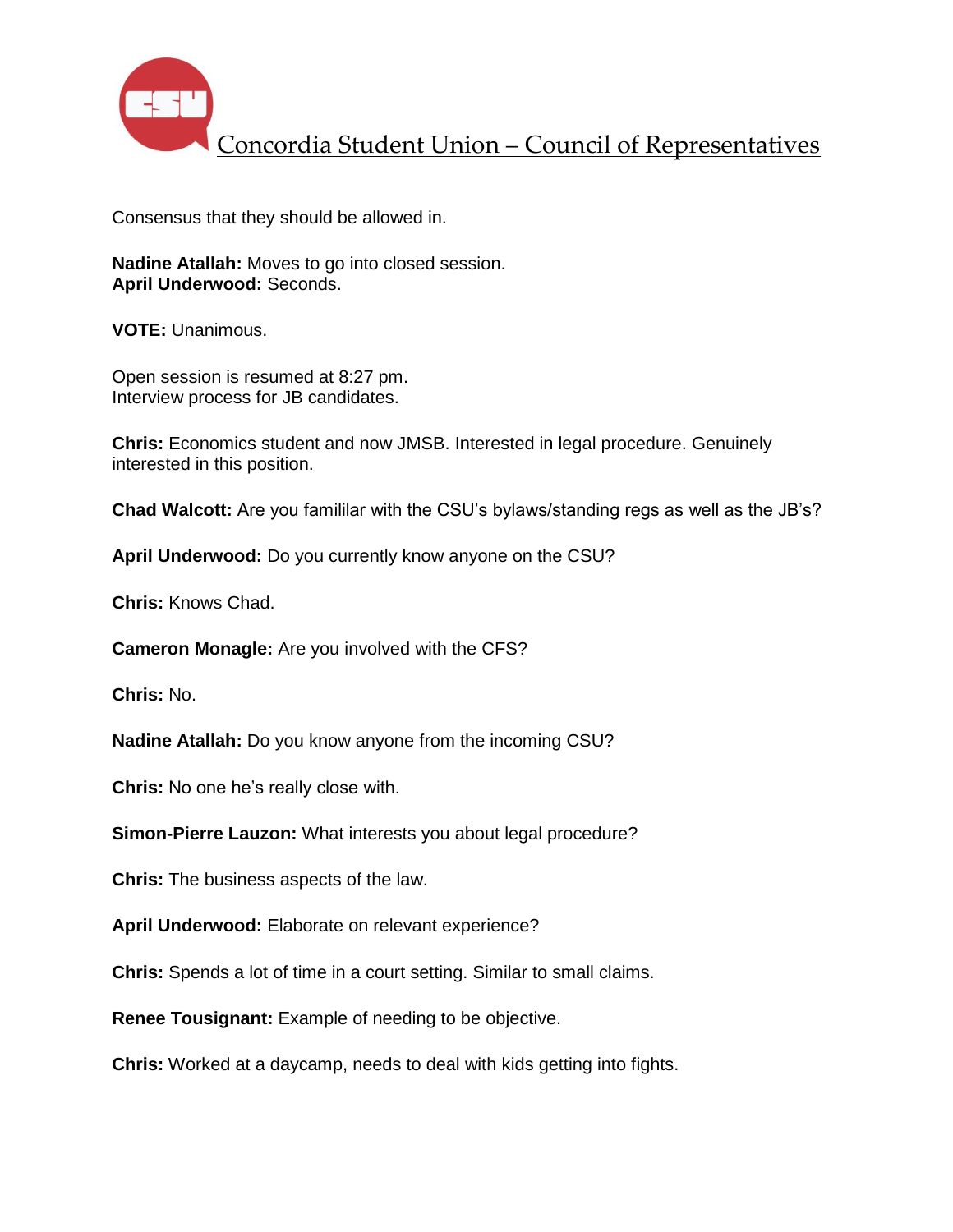

**Melanie Hotchkiss:** What do you think your role as a JB member would be?

**Chris:** Solving conflicts, looking at who is right or wrong in the application of the rules.

**Melissa Fuller:** Can you explain what a conflict of interest is?

**Chris:** Accountant taking care of writing the checks and the information, he can fudge the books. Putting him in a bad position.

**Melissa Fuller:** What would be an example of one as a JB members?

**Chris:** Let's say Chad has an issue and I'm his friend, I might be tempted to rule in his favour.

Lex Gill: How did you find out about this position?

**Chris:** Saw the website.

**Ali Moenck:** Do you think there's any room for flexibility on the rules?

**Chris:** Has to be within the intent of the law.

**Schubert Laforest:** Can you give an example of a high pressure situation you've been in?

**Chris:** Isn't a stressed out guy. Isn't afraid to speak his opinion, doesn't really play the political game.

**Cameron Monagle**: Over the last few years there's been harrassement directed towards members of the JB, how would you deal with this?

**Chris:** High tolerance for pressure.

**Melissa Fuller:** If you were offered a bribe what would you do?

**Chris:** Just say no.

**Renee Tousignant**: If you were on the JB and a case arose that had someone you were good friends with involved how would you handle it.

**Chris:** Conflict of interest, make it known, if necessary he would excuse himself.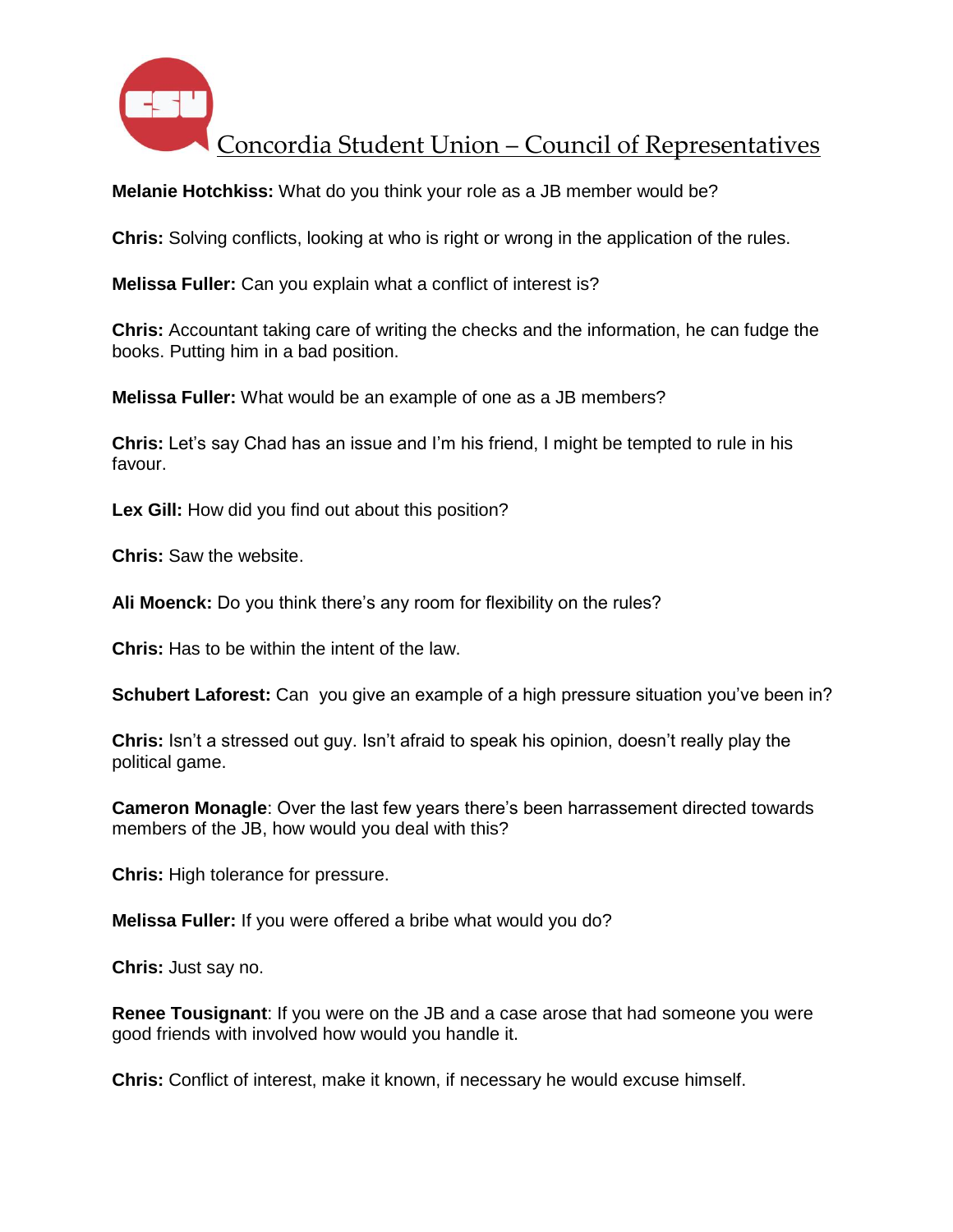

**April Underwood:** How would you handle interpersonal conflict on the board?

**Chris:** The same way you would handle them between friends and family. There's probably going to be conflict, can't take it personally.

**Shawn (student at large):** How do you consider yourself as part of a team?

**Chris:** I work well on a team. Feels comfortable with it, does his best to get along with everyone.

**Nadine Atallah:** Why have you witnessed small claims cases?

**Chris:** Just enjoys it, a hobby.

**Laura Glover:** Do you know any previous CSU people that you know?

**Chris:** Would say no.

**Nikos:** Are you able to build consensus in the case that there are deferring opinions in the JB?

**Chris:** The idea is to figure out what's valid, putting your argument out there and seeing how it's recieved, potentially changing your argument.

**Simon-Pierre Lauzon:** What's your schedule like this year?

**Chris:** 2 courses this semester.

**Nadine Atallah:** What's your schedule like in the summerÉ

**Chris:** 40-hour/week at a job.

Chris's interview ends.

**Laura Glover:** Checks with Council that the questions asked to Chris were good and if Council should continue in the same format.

Interview with Tracy begins

**Tracy:** In Accounting, before coming to Canada was never involved in school politics. Her English isn't very good, please speak slowly.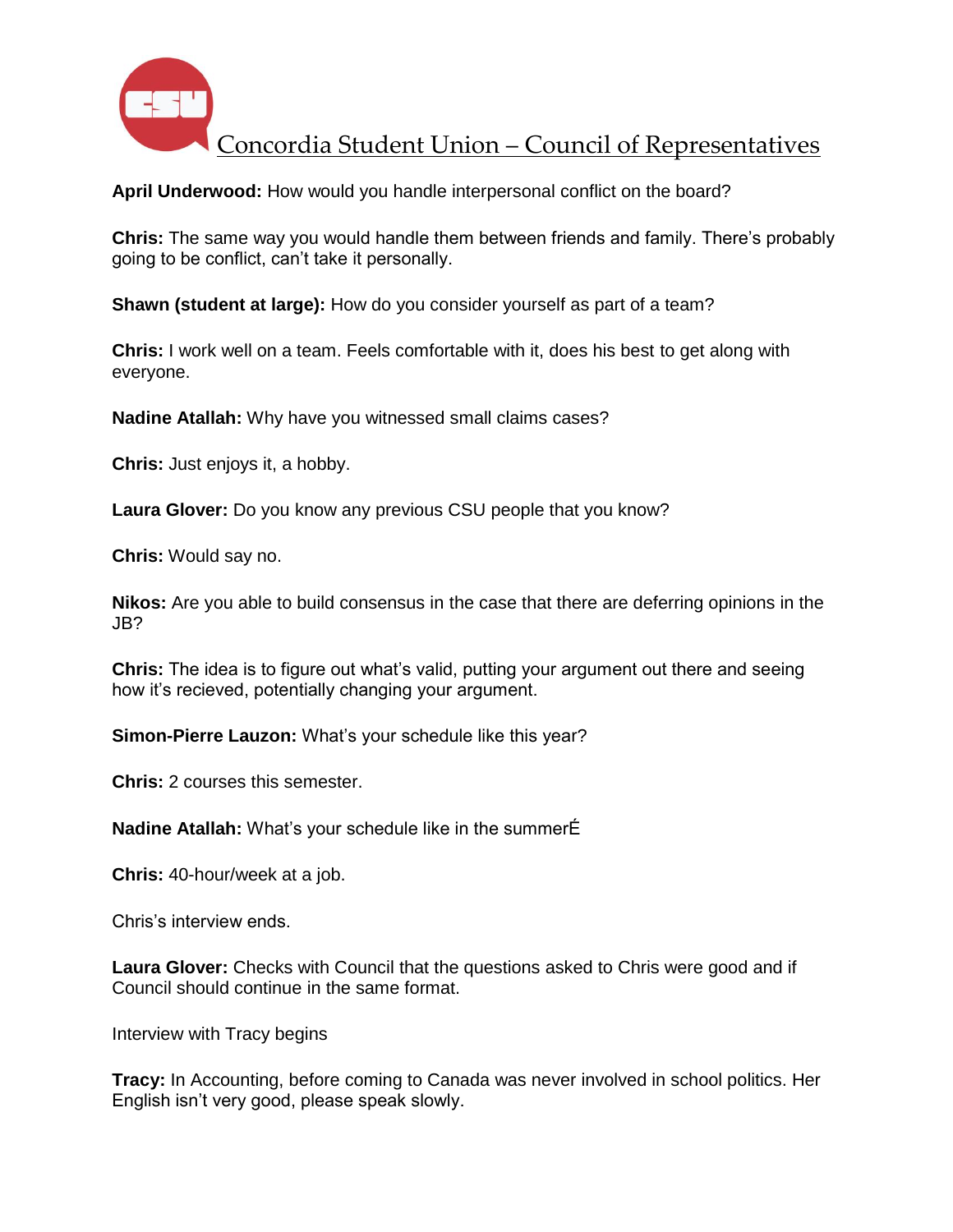

**Chad Walcott:** Are you familiar with all the relevant documentation?

**Tracy:** General procedure that she read online.

**Nadine Atallah:** Do you know anyone from the current, future, or incoming CSU?

**Tracy:** No.

**Cameron Monagle:** In the past, sometimes the JB has to deal with intense decisions, harassment, intimidation, how would you deal with this?

**Tracy:** Consult and learn from the people who do this job, extract their experience and adiust it to her situation.

**Nadine Atallah:** Exchange program that she is on- can she elaborate?

**Tracy:** Live and study abroad.

**Laura Glover:** Are you familiar with the CFS?

**Tracy:** No.

**Simon-Pierre Lauzon:** How is your written Enlgish?

**Tracy:** Better than my spoken.

**Melanie Hotchkiss:** Can you explain to us what the role of the JB is and why you think you'd be a good person to sit on it.

**Tracy:** When there is conflict they meet to make decisions on behalf of the students, JB members...

**Ali Moenck:** Are you more by-the-book or is there room for negotiation?

**Tracy:** It depends on the situation.

**Melissa Fuller:** Can you define what a conflict of interest?

**Tracy:** Doesn't quite understand the concept of it.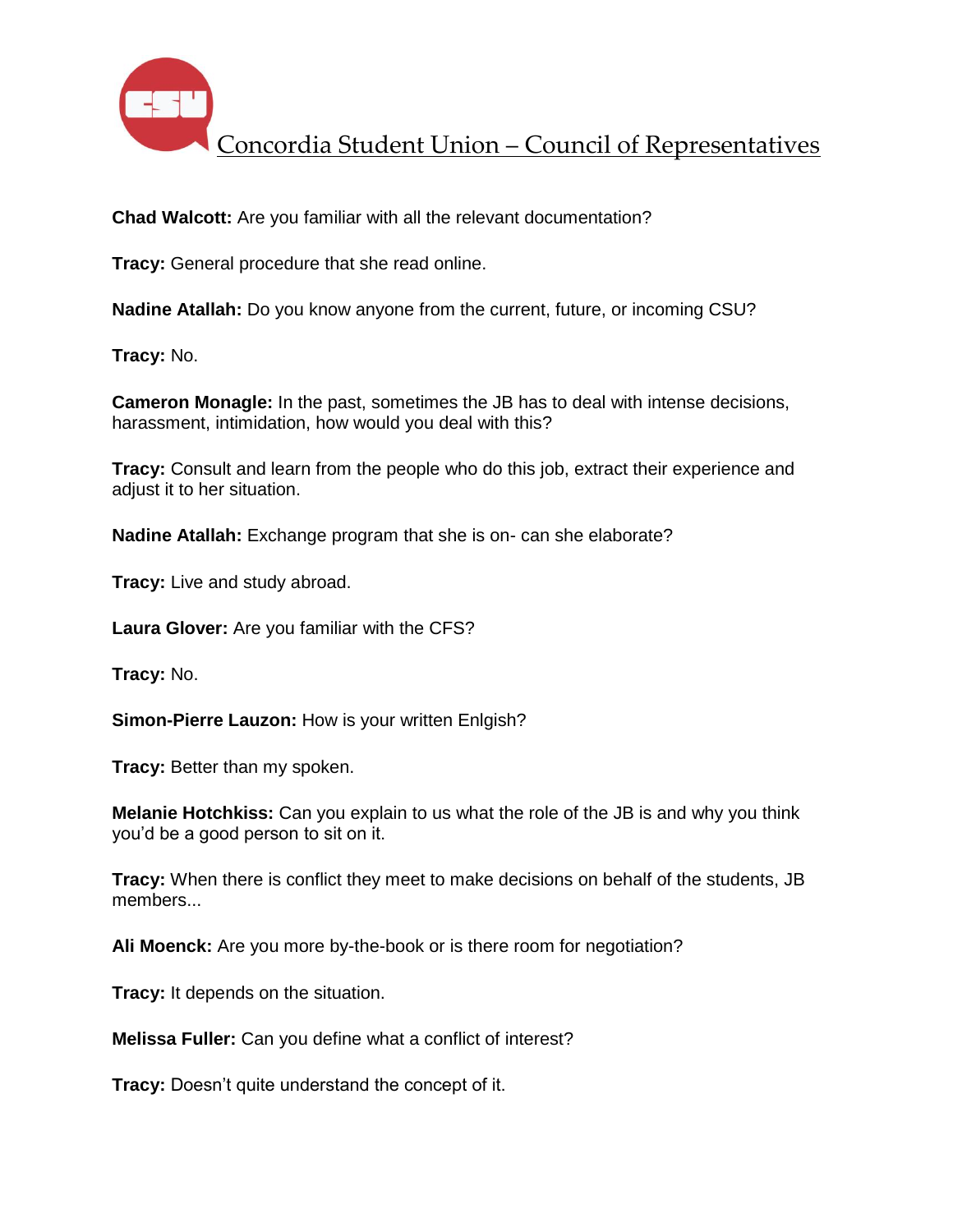

**Nadine Atallah:** If you were on JB and a friend of yours was involved in a case, what would you do?

**Tracy:** Would remain unbiased. Avoid personal feelings.

Interview ends.

**Laura Glover:** Reminds people to remain quiet and respectful during the interviews.

Interview for Nicholas.

**Nick**: President of Space Concordia. Has built the society up from the ground. Will be at ConU for another year and a half. Applied to JB to apply the skills he has. He doesn't have too much time on his hands, so he can't run for a CSU position, but wants to be as involved as he can.

**Chad Walcott:** Are you familiar with the by-laws, standing regulations, and JB Code of Procedures?

**Nick:** Yes, very.

**Simon-Pierre Lauzon:** What's your schedule like?

**Nick:** Following September 28th he will be more available.

Lex Gill: How did you find out about the job?

**Nick:** Chuck told me about it. I also know Nadim, but not well.

**Cameron Monagle:** Often JB members are under a lot of stress, harassment, intimidation, how would you deal with this?

**Nick:** Has been criticized for being too emotionally detached, maybe this would be a good thing in this case. Characterizes himself as a mediator.

**April Underwood:** Relevant experience?

**Nick:** Writing Space Concordia's Constitution. Good way of figuring out how a society should work. Proper language is important to him, has won an award about it.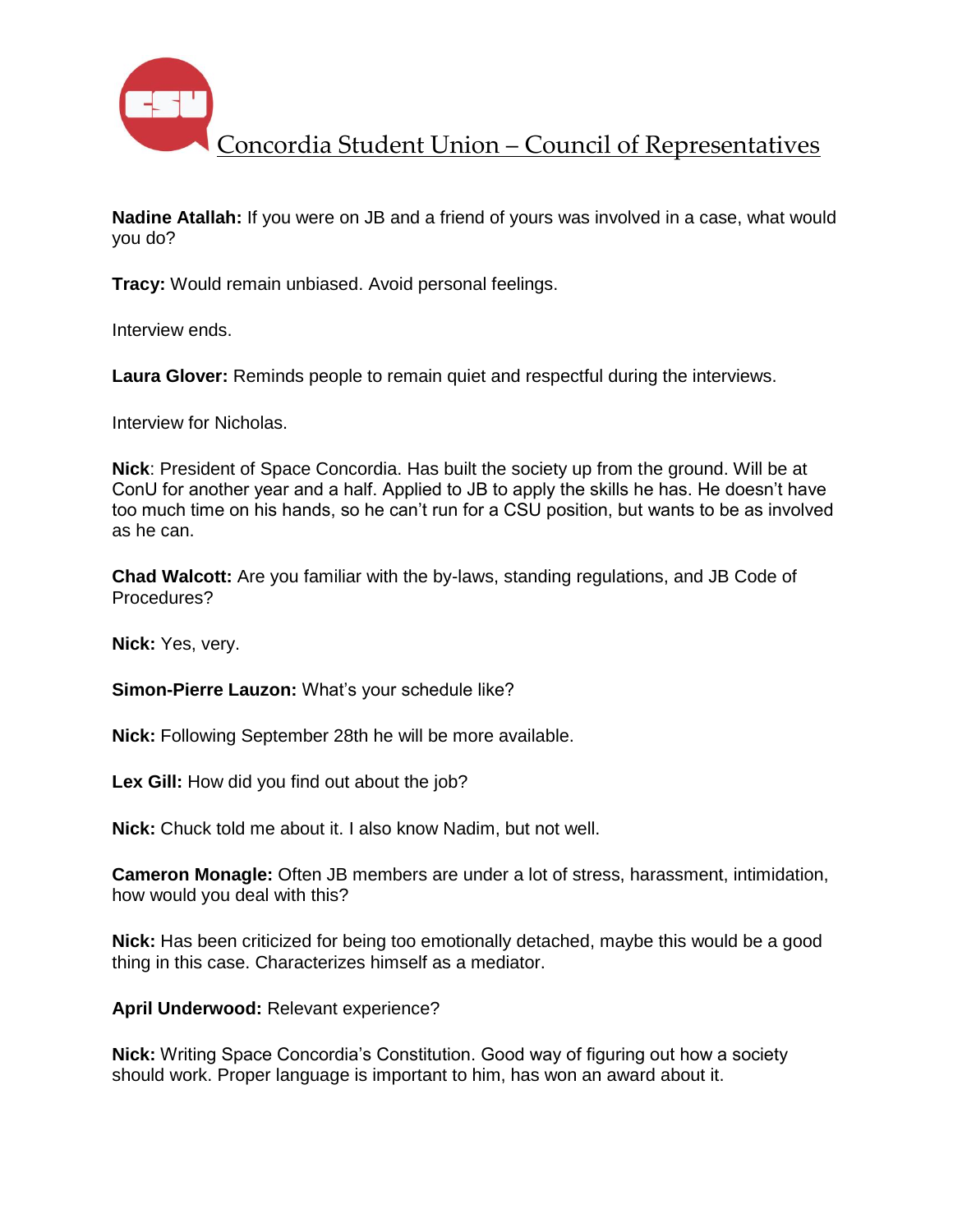

**Ali Moenck:** Is there leeway in interpretation?

**Nick**: Law should be followed but the laws should be changeable.

**Renee Tousignant:** How would you deal with interpersonal conflicts within the JB?

**Nick:** For Space Concordia he tries to communicate better. Try and understand exactly what everyone is saying, no one is being misrepresented. Mediate and clarify.

**Melissa Fuller:** Can you define conflict of interest?

**Nick:** If for example Chuck, who is a friend of his, was involved in a case, he has no problem remaining neutral. Anyone who would want him to be in a conflict of interest wouldn't be worth representing. Do the job first.

**Nadine Atallah:** Do you consider yourself comfortable working on a team?

**Nick:** Yes and no. Approachable, enjoys interacting. No, doesn't trust people to the extent that he should. Doesn't rely on other people's opinions as much as other people do. Makes him somewhat distanced from the team but at the same time is approachable. Enjoys debating people, for example.

**Laura Glover:** Do you know what the CFS is?

**Nick:** A body that the CSU was part of and then withdrew from, they are currently involved in a legal procedure.

**Laura Glover:** Are you involved with the CFS?

**Nick:** No.

**Iain Meyer-Macaulay:** If someone offered you a bribe what would your course of action be?

**Nick:** Honour is more important than any money. Would want the attempt to be transparent.

**Nadine Atallah:** Tell us about your involvement on ECA.

**Nick:** Ex-officio member.

**Chad Walcott:** Moves to go into closed session to deliberate. **Simon-Pierre Lauzon:** Seconds.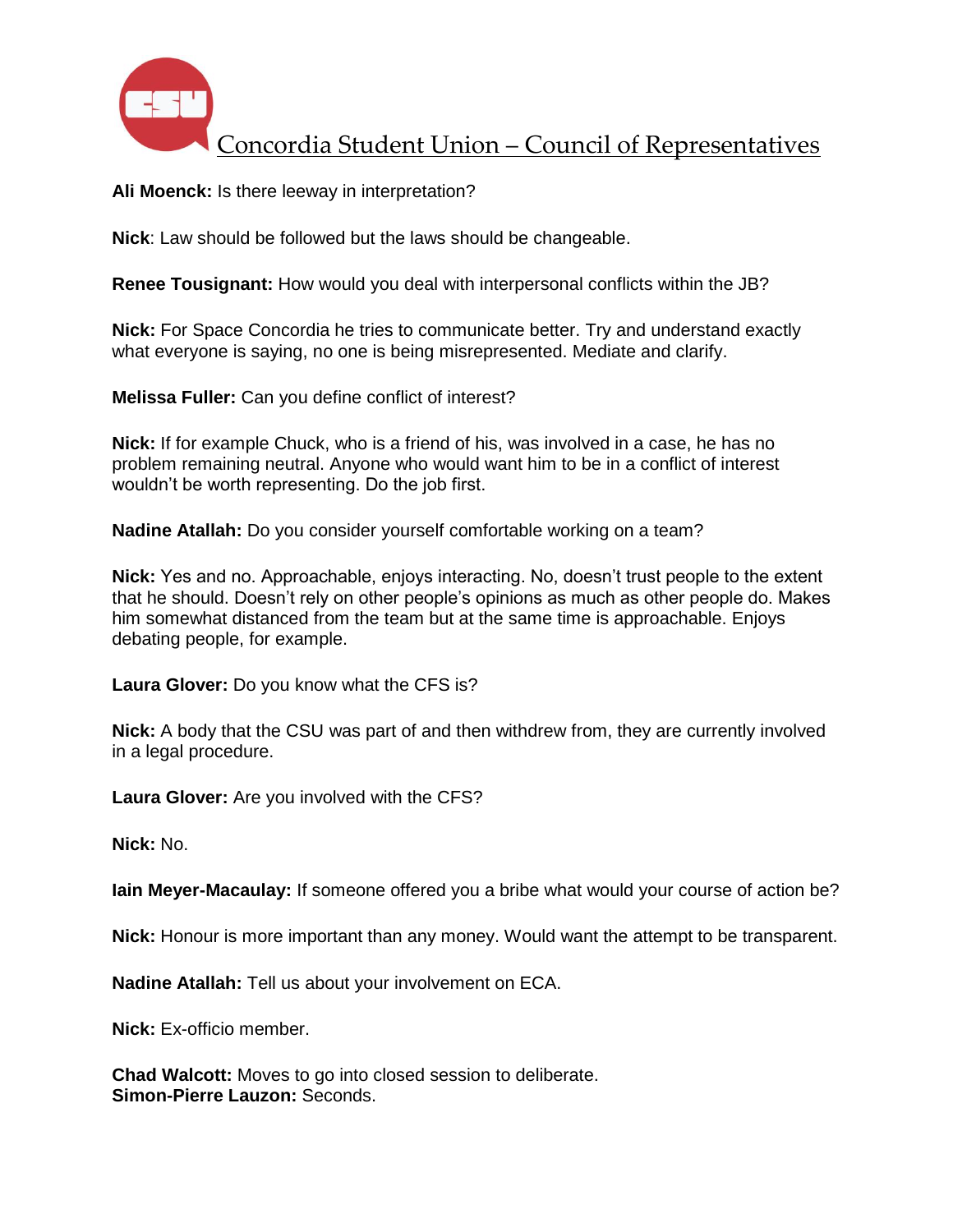

**VOTE:** unanimous.

Open session resumes at 9:55 pm.

**Chairperson:** Chris and Nick are appointed to JB.

**Lex Gill:** Council has the final say on JB rulings, and the ruling was upheld. As a show of good faith, we should have the new JB members begin on June 27th, after the statute of limitations on the case (Schubert and Lucia). Moves that new JB candidates start June 27th.

**Simon-Pierre Lauzon:** Seconds.

**Cameron Monagle:** Expresses that he's really uncomfortable with withholding quorum from the JB for something that can't happen anyway.

**Laura Glover:** The spirit of the motion is that we're moving forward in good faith, this is appreciated, but doesn't think it's necessary.

**Nadine Atallah:** Friendly amendment that they get trained ASAP.

**Lex Gill:** Friendly.

**Melanie Hotchkiss:** Proposes that their training happens once a legal advisor is appointed.

**Lex Gill:** Friendly. Also, JB members can be appointed in June. JB be asked not to meet until June 27th.

Lori: After June 1st, they have 10 days to appoint a new chair.

**Cameron Monagle:** Clear that having this change to appease someone that has no effect is complicated things for no reason.

**Chad Walcott:** This is too complicated, vote it down.

**Simon-Pierre Lauzon:** Calls the question. **Kyle McLoughlin:** Seconds.

**VOTE:** 2 opposed, 9 in favour.

**VOTE ON MOTION: Motion Fails -** 7 opposed, Melanie Hotchkiss and Nadine Atallah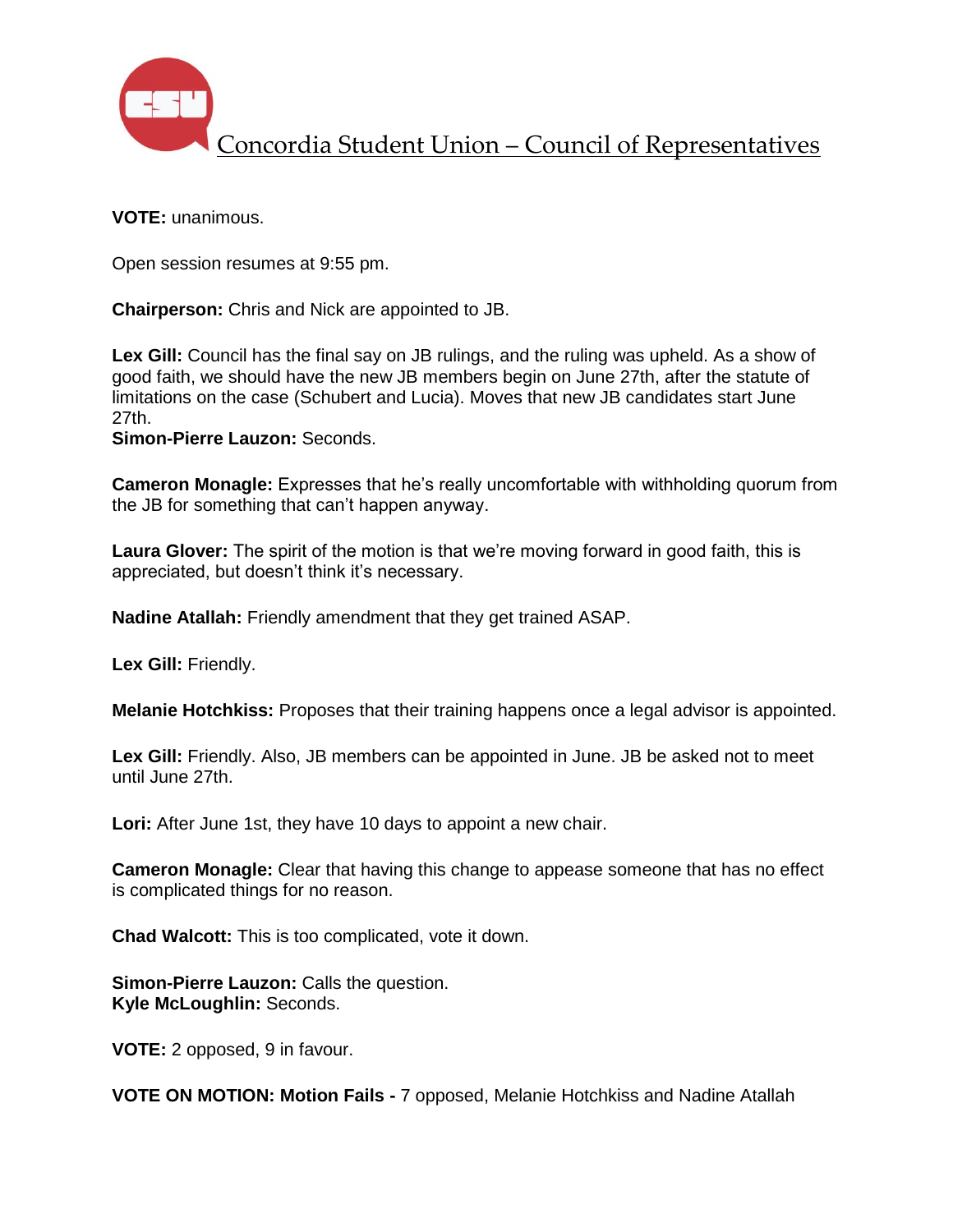

abstain.

**Melanie Hotchkiss:** Moves that their training does not start before a legal advisor is appointed. **Lex Gill:** Seconds.

**Vote:** unanimous.

## **7. Police Brutality Motion**

**Kyle McLoughlin:** BIRT the Concordia Student Union call upon the government to denounce the police brutality that has taken place during the student strike.

BIRFT the CSU Call upon the government to open an independent inquiry into the police's violent suppression of dissent throughout the course of the student strike.

BIRFT that the CSU issue a public release through the press and social media condemning the police brutality during the student strike.

**Irmak Bahar:** Seconds.

**Kyle McLoughlin:** In light of recent events, the violence at the protests. We should join other associations in doing this.

**Chad Walcott:** Super down. This would add our voice to the other schools and associations who are doing this.

**VOTE:** unanimous. Kyle McLoughlin abstains.

### **Executive Bonuses**

**Cameron Monagle:** Standard practice to award outgoing executives a %10 bonus. They have worked tirelessly all year. There is a surplus in the operating budget, doesn't hurt the budget. Generally isn't a huge fan of bonuses, but this year it is clear that it's ongoing practice and it would be unfair to stop right now, and they deserve it. Whereas it is standard practice to award a 10% bonus to outgoing executives; Whereas this year's executive has worked tirelessly to represent students; Whereas there is tentatively a surplus in the operating budget;

BIRT all current executives receive a bonus equal to 10% of their pre-tax salaries,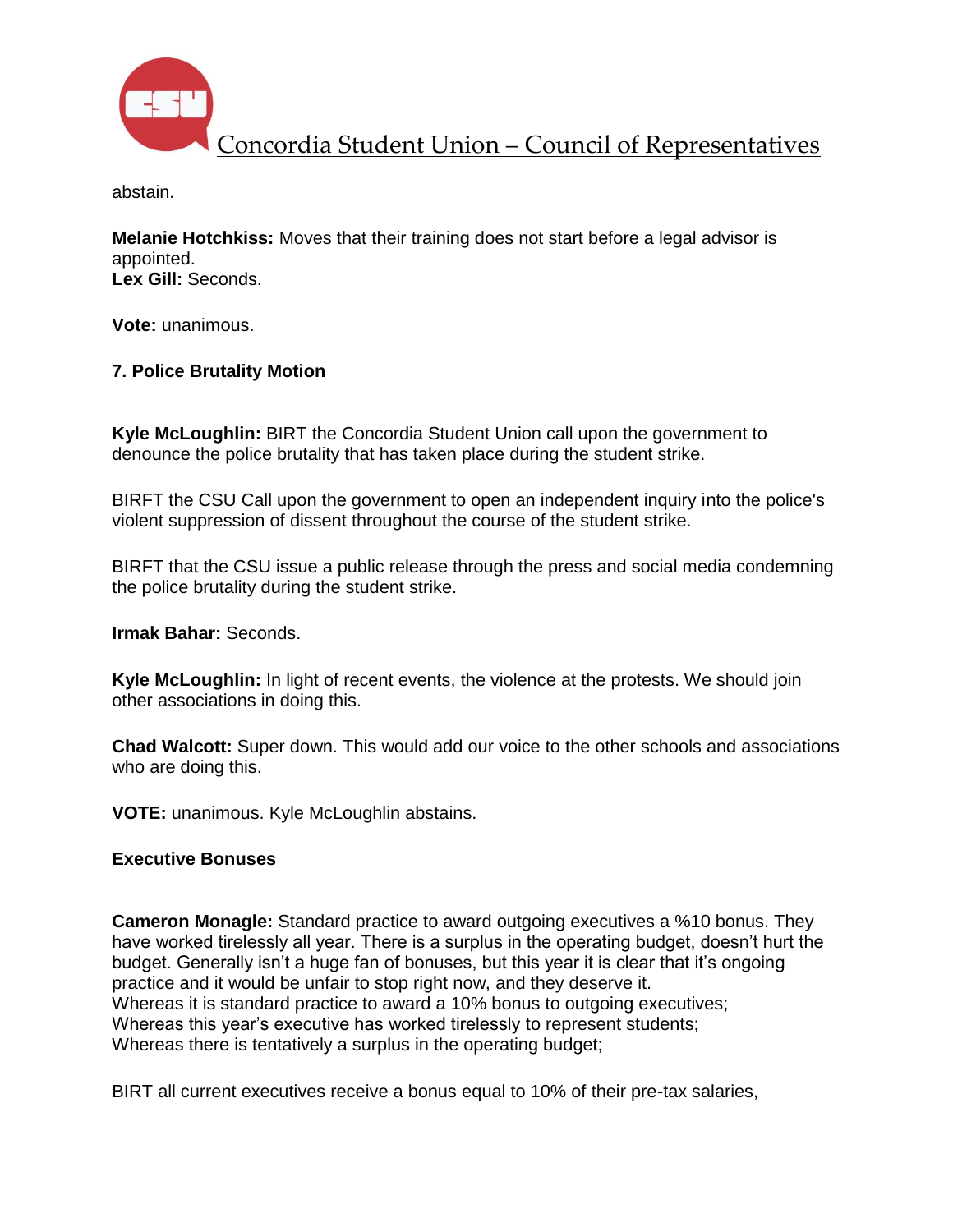

amounting to 2 262\$ per executive, totalling \$15 834, which shall be deducted from this year's operating a budget.

BIRFT the Financial Committee be tasked with reviewing the practice of awarding bonuses to Executives at the end of their mandates.

**Ali Moenck:** Seconds.

**Chuck Wilson:** Doesn't make sense to give them a bonus afterwards, it should be accounted for in the financing in the student union. USually the motions pass without trouble. It would make a lot more sense if it were accounted for in CSU's budget.

**Nikos:** Amend the motion to include the Chair and Secretary.

**Chairperson:** Maybe this should be separate.

**Shawn (student at large):** Agrees with Nikos. Nick has gone above and beyond his mandate.

**Simon-Pierre Lauzon:** Will abstain because he doesn't feel comfortable giving a bonus since he's an incoming executive.

#### **Cameron Monagle:**

BIRFT the council chair and secretary receive the equivalent of one 3 hour meeting as a bonus. BIRFT that FinCom review the tradition of giving bonuses.

**Chuck Wilson:** We should split the motion.

**Sabrina D'Ambra:** Split the motion and then interim chair appointed.

**Cameron Monagle:** Resinds the chair and secretary part of the motion.

**Nadine Atallah:** Seconds new amendment.

**VOTE:** unanimous. **VOTE ON MOTION:** unanimous. Simon-Pierre Lauzon abstains.

**Cameron Monagle:** Moves to appoint interim chair and secretary.

**Chad Walcott:** Thanks Council for the bonuses. Wasn't necessary but is well appreciated.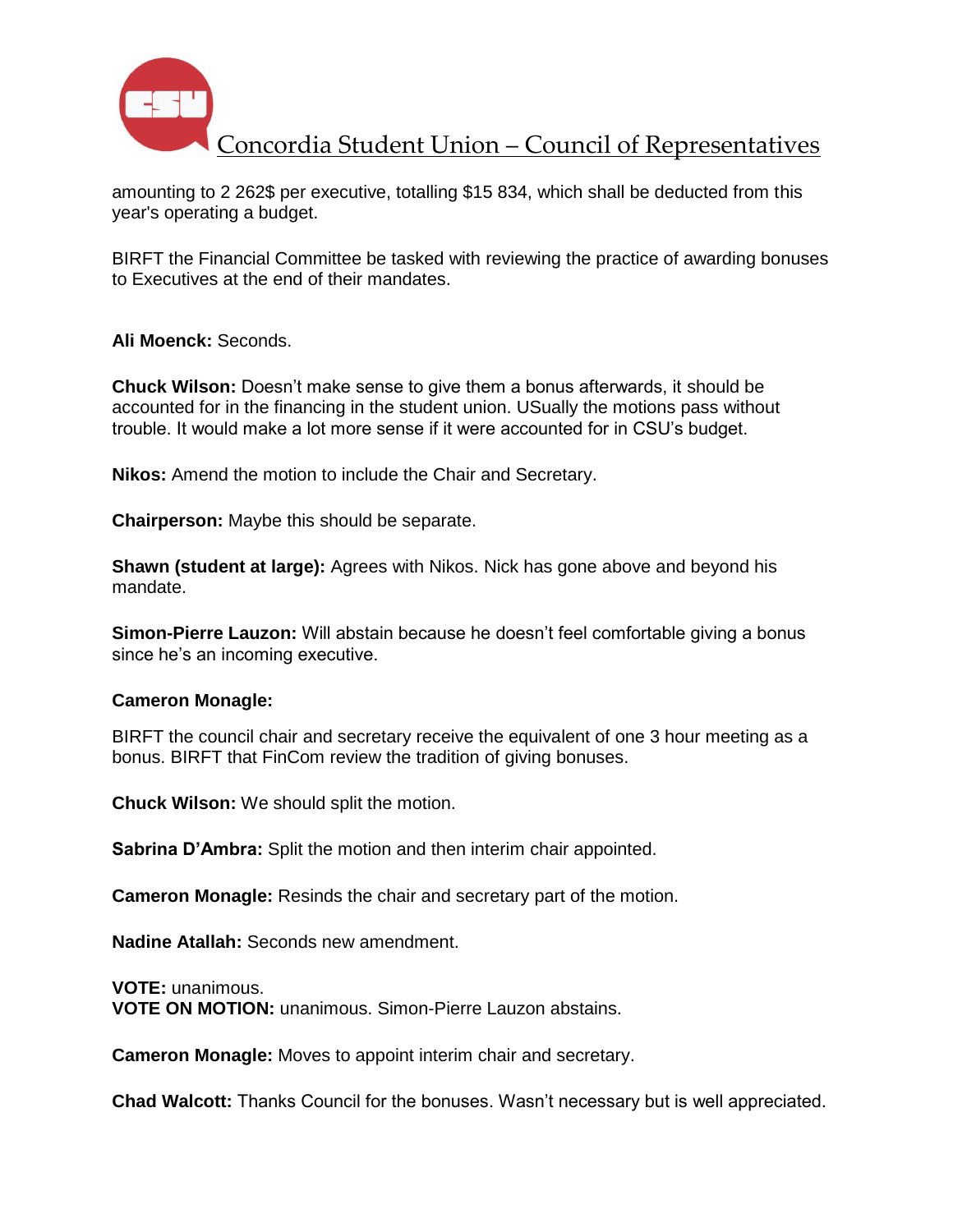

## **7. Consent Agenda**

### **a) Executive Reports**

**Nadine Atallah:** As of yesterday hadn't seen Lex's report.

**Lex Gill:** Exec report is late because she's been really sick all week as well as very busy. Will do it orally. Training Schubert, doing the health plan, dealing with government offer, dealing with lawyers and the legal information clinic because of the arrests made in Victoriaville, dealing with the media.

**Schubert Laforest:** Thanks the exec for training him and his team.

### **b. Report from University Bodies**

**Cameron Monagle:** BoG appointed the President. He voted against the President. There is going to be a meeting in June where they will be dealing with a lot of things that they havent dealt with all year. Want a lot of students in the overflow room.

**Lex Gill:** The last Senate meeting was eventful, a unanimous motion calling on Fred Lowy to communicate that the Senate's position was that the government should negotiate with students with no pre-conditions. Positive show of support.

Didn't vote at the BoG meeting, but sat on the screening committee. Not a consensus, but she thinks he was the best candidate.

**Nadine Atallah:** Do we know whether Fred Lowy did what Senate told him to do?

**Lex Gill:** He did.

**c) Report from Committees**

**Sabrina D'Ambra:** Sustainability committee meeting on Saturday

**Laura Glover:** We've been working on it all year. We're excited.

**Jordan Lindsay:** FinCom met last week, 3 major things: 1) Ismail ask that a few of his DEO's receive small bonuses, which they received. 2) Changed budget lines, 3) IT